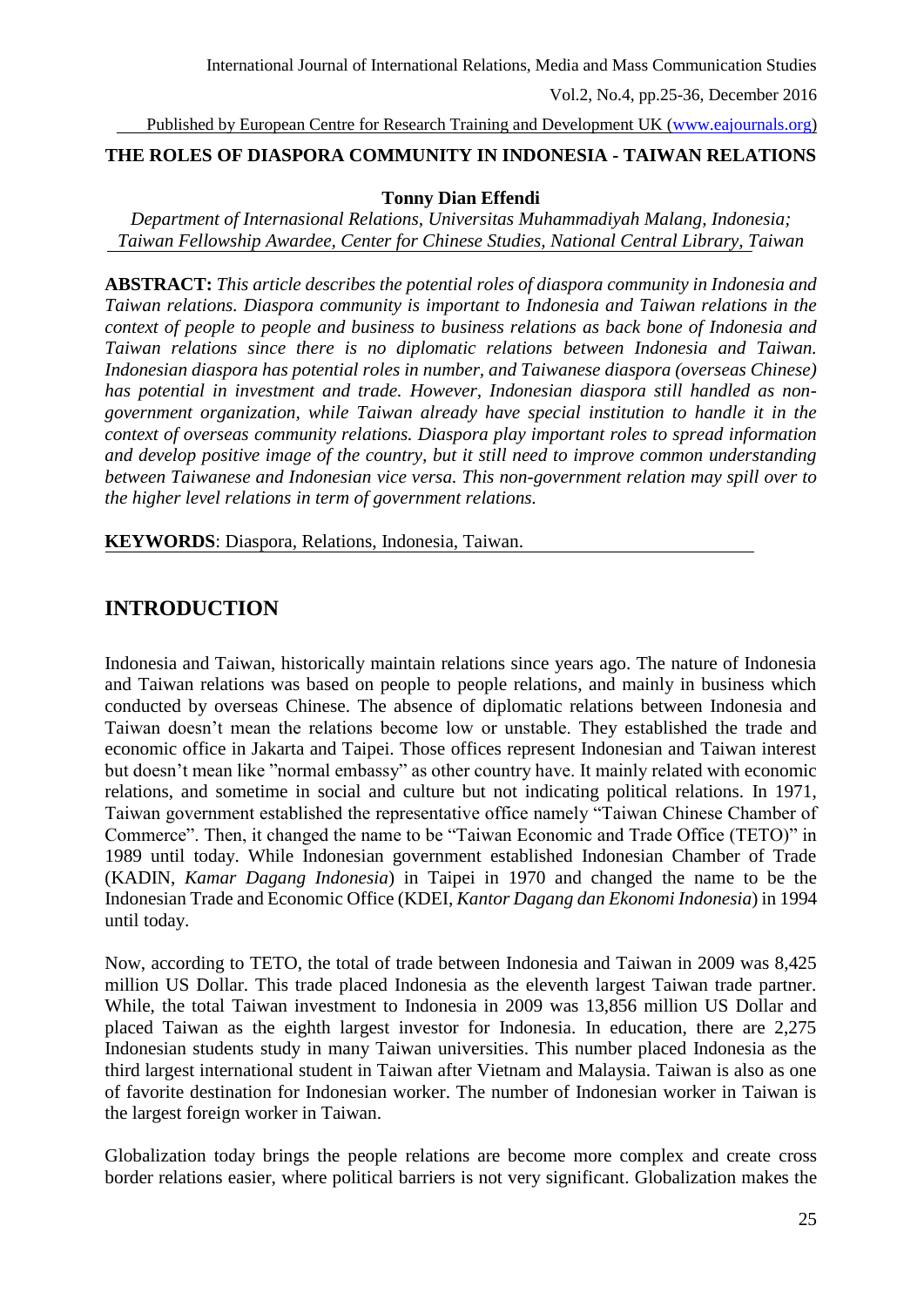#### Published by European Centre for Research Training and Development UK [\(www.eajournals.org\)](http://www.eajournals.org/)

state's border become less significant, and creates involvement of the non-state actors in international relations in the term of transnational relations. The non-state actors develop their relations with the state or non-state actors beyond state border. Indonesia and Taiwan relations are growing in the non-political condition but dominated by people relations. This people relations, as non-state actor, creates transnational relations between Indonesia and Taiwan and one of them is diaspora community. Diaspora community is placed as non-state actors in the term of transnationalism (Rainer and Faist (ed), 2010). Religious, ethnic, national groups and communities are related with diaspora, and when they are as social formations connect each other, this connection called transnational. So, transnational actually is wider than diaspora because its scope is included all of connection or relations beyond the state border more than the term included in diaspora concept such as business network or social movement.

Dino Patti Djalal, former spokesman of President SBY and Indonesian Ambassador to United States, introduces the concept of Indonesian diaspora. In 2012, there was the First Congress of Indonesian Diaspora in Los Angeles, United States and the second was in Jakarta. This idea influencing many Indonesian citizen and Indonesian descent around the world to create the groups in the country where they live and support this international network. Based on the first Indonesian Diaspora congress in 2012, Indonesian Diaspora are Indonesian citizen who live in foreign countries, foreign citizen but they have Indonesian descendant, and individual with Indonesia's linkage. In Taiwan, the Taiwan chapter of Indonesian Diaspora, namely Indonesian Diaspora Network-Taiwan, has been established in January 27, 2013. This network has established with KDEI support and in the meeting some of groups of Indonesian support this idea. The groups come from some representative organization like *Garuda Indonesia, KITA, AHCC, IOCA, IC3T, IPC, PKPU, Majalah Holiday, Salima, MTYT, APIT, IMIT, GBI Taiwan, Gereja Anugerah, ROCK Ministry, At-Taqwa, PCI-NU, KMIT, Majalah Intai, Forum Lingkar Pena, Majalah Salam, PT. Paladin International, IPIT, UT-Taiwan, FORMMIT, Majalah TIM, Gereja Air Hidup, NTUST-ISA, Al-Ikhlas, UNIMIG,* and *PPI-Taiwan*.

While in Indonesia, TETO mentions that there are some organizations related with Taiwan in Indonesia. They are like the Association of Taiwan alumni in many cities in Indonesia and united into the Association of Taiwan Alumni Indonesia. In business they also established the Taiwan Business Club in Jakarta, Surabaya, Bandung, Cirebon, Batam and other cities. TETO as the representative of Taiwan in Indonesia also manage good relations with those organizations. Chinese Indonesian also have special positon because some of them still maintaining relations with Taiwan. In other hand Taiwan also includes some of them as overseas Chinese, a community that Taiwan want to keep relations. Historically and culturally, part of Chinese Indonesian has relations with Taiwan (Liu, 2011). This cultural relation can be divided into two groups. First is the group of Indonesian Chinese who have cultural background or ancestors relate with Taiwan. Or those who come from the family who have emotional feeling politically with Taiwan. The second group is the group of alumni of Taiwan's schools or universities. The number of Taiwan alumni in Indonesia is also significant.

This article focuses on the roles of Indonesian diaspora and Taiwan diaspora in Indonesia and Taiwan relations. According to description above, this articles describe the diaspora community in each country and also their potential role, their relations with government body and discussion about recommendation to enhance their roles. It identifies and analyzes the roles, pattern, similarity and differences among them in Indonesia-Taiwan relations.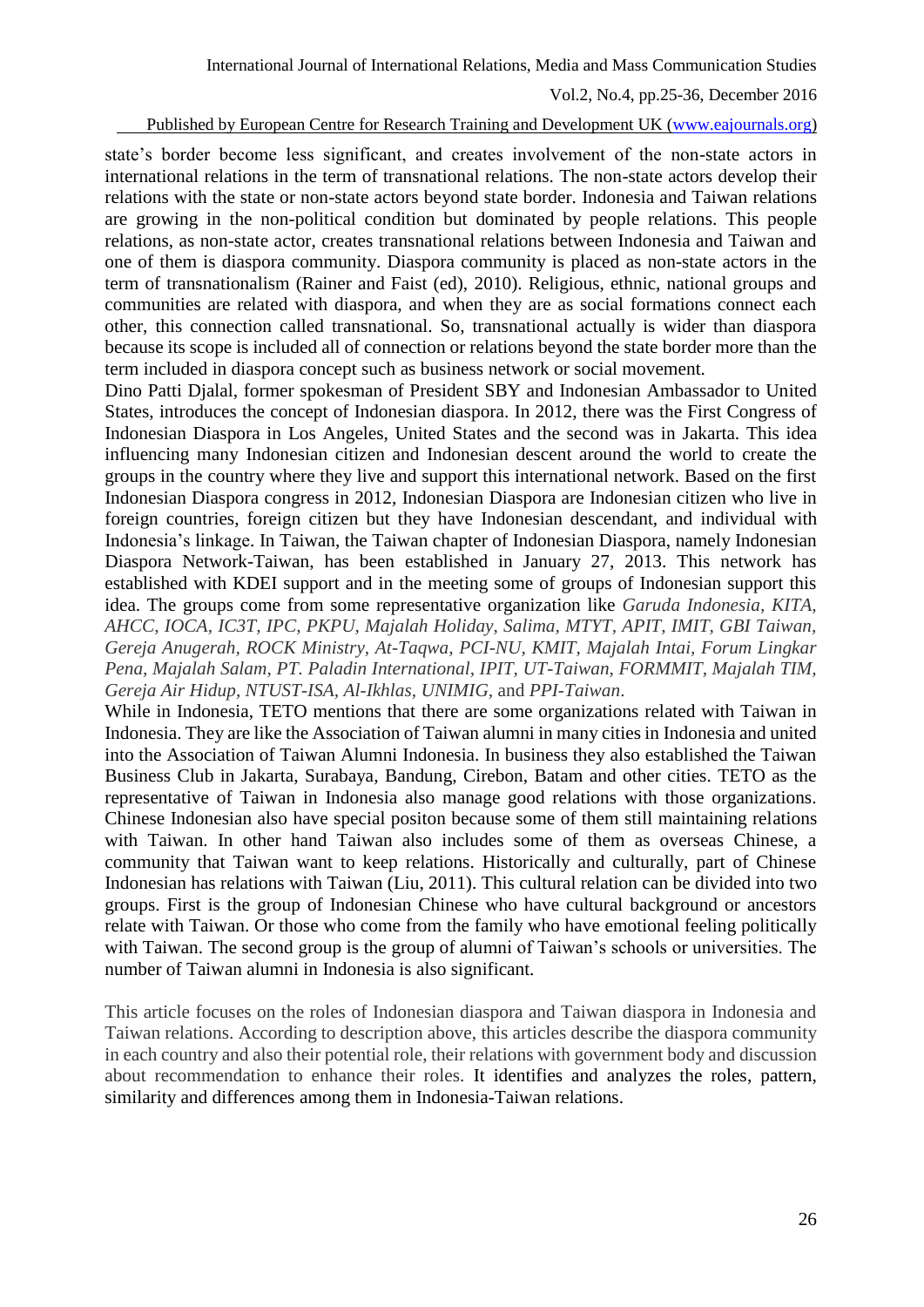# **METHODOLOGY**

It is a qualitative research. The data was collected by interview for primary data, and analyses to secondary data as come from books, journals and internet. Interviews done to some scholars in Taiwan and Indonesia and also data from organizations like TETO, KDEI, Diaspora Indonesia Network-Taiwan, Indonesian student association in Taiwan and the Association of Taiwan alumni are as primary data. While the secondary data comes from news, internet and also journal.

# **Diaspora**

Diaspora is interesting subject in international relations studies both as object and also subject. Lahneman explains that diaspora had ability to be international affairs actors when they can organize their influence power (Lahneman, 2005). Yossi Shain and Aharon Barth argue that diaspora is the independent (non-state) actor which can influence their homeland's foreign policy. They use both liberal and constructivism approach to explain it where the liberal approach describe diaspora as the domestic politics phenomena and constructivism explain diaspora in the context of identity (Shain and Barth, 2003). In this context, Shain and Barth explain that diaspora can be active or passive on their influence toward both home and host country's foreign policy. Paokholal Haopkip mentions that diaspora influences in state's diplomacy because of its role as agency in foreign policy. While Latha Varadarajan explains that diaspora is the phenomena of domestic abroad in international relations where the countries place their diaspora community as a new constituency that connected to the institutional structure of the states. In this context, diaspora is placed not only as part of larger deterritorialized nation (Varadarajan, 2010).

The home country like to put them domestically as part of the nation, but let them help to develop home from outside by developing the sense as part of the nation. The consciousness of the home country about the importance of diaspora community also happen in some countries. When Vicente Fox Quesada elected as president of Mexico in 2000, he involved the Mexicans lived in other countries, especially in United States, as part of Mexico, people who he governed. He also asks all of the Mexico consulates and embassies in around the world to be not only representative of the Mexican state, but also as the allies for Mexicans immigrant's right (Varadarajan, 2010). In 2003, Indian government held an event to attracting Indian diaspora by celebrating the *Pravasi Bharatiya Divas* (Day of the Indian abroad). This event is not only as celebration but also a recognition toward Indian diaspora but also the starting of new phenomena that want to build, is *Vishwa Bharati* (Global India).

However, the diaspora also influences the host country policy by lobby. Michel S Laguerre argues that there are three factors which influence the diasporic lobbying toward host country (Laguerre, 2006). First is how do the diasporic group engage host country's politics on the behalf of the home country on the motivation to help, undermine or consolidate the political regime of the homeland. Second is the interaction of diasporic group with host country's political actors and institution. And third is the interaction of diasporic group with home country's political actors and institution. On his study on Haitian diasporic group lobby in United States, he argues that Haitian diasporic tried to influence the policy making process in both informal lobbyist, who are not paid by the home land and just engaged on the basis of their citizenship right, and official diasporic lobbyist who are formally recognized lobbyist and paid by foreign government to represent the country abroad. While on the study toward Armenian and Jewish diaspora's influences toward home country, Yossi Shain and Aharon Barth argues that the influence toward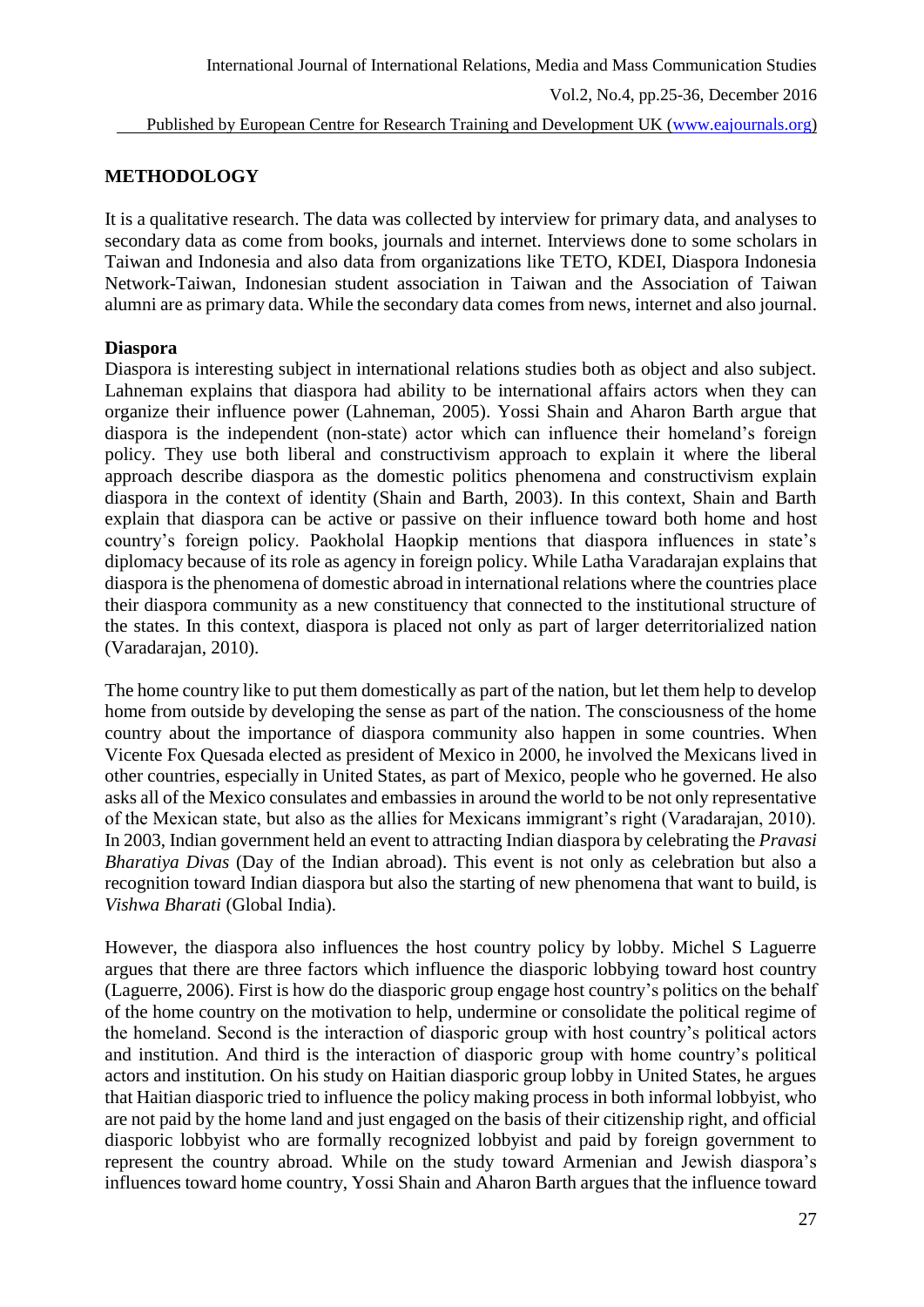#### Published by European Centre for Research Training and Development UK [\(www.eajournals.org\)](http://www.eajournals.org/)

home country foreign policy decision making can be done by engaging with the domestic politics, where in other hand they are regarder by home country as integral part of the kin community and strives to cultivates their supports (Shain and Barth, 2003).

# **Indonesia and Taiwan relations**

Indonesia and Taiwan do not have diplomatic relations. The relations between them have been managed by the trade and economic office both in Jakarta and Taipei. Taiwan government established the Taiwan Economic and Trade Office (TETO) in Jakarta, while Indonesian government established the Indonesian Chamber of Economic Office (KDEI/*Kantor Dagang dan Ekonomi Indonesia*) in Taipei. TETO aims to facilitate relations between Taiwan and Indonesia which are done in some division like public affairs which responsible on the relations with government, parliament, NGO and promotes cooperation in education, culture, science and technology, agriculture and other. Second is economic division which promotes relation and cooperation in trade and investment between Taiwan and Indonesia. Third is information division which promotes and provides information about Taiwan and TETO to mass media. Fourth is overseas compatriot division which gives service to Taiwanese people and school in Indonesia. And Fifth is services division which responsible in consular matter like visa, travel document, entry permit and working permit to Taiwan.

KDEI had unique history. Indonesian government in the first time established Indonesian office in Taipei by deployed intelligence staff. In 1970, this office became Indonesian Trade Chamber where the staffs were combine between intelligence and immigration. In 1994, it upgraded its level to be Indonesian Economic and Trade Office economic institution with non-government position under control of Ministry of Trade. The main objective of KDEI in Taiwan is to enlarge, enhance and increasing economic and trade cooperation in the wider meaning between Indonesia and Taiwan. Second, as represent and protect Indonesian economic interest and citizen. Third is increasing economic, industry, investment and tourism relations. Fourth, encourage cooperation among business. Fifth is gives services and information, assist marketing of Indonesian export commodities and sixth is market promotion. KDEI had six main field as administration, trade, industry, investment, tourism and transportation, immigration and labour.

Trade and investment are the main activities of Indonesia and Taiwan relations and they play quasi-official relations. It means that although no diplomatic relations, means politically, but it doesn't much affect in economic relations, includes trade and investment cooperation frameworks (Elisabeth & Chaw-Shia, 2014). According to KDEI, total trade between Indonesia and Taiwan gets positive performance.<sup>1</sup> Until September 2015, the total trade between Indonesia and Taiwan was 738,44 million US dollar or increase 6,04% compare in August that about 696,39 million US dollar. However, comparing with the previous year, this amount is decrease. It because of the economic production performance in Indonesia and Taiwan and also influence of stagnant international economic condition which is pushed Indonesia and Taiwan to adjust to US dollar.

However, Indonesia gets surplus in trade balance with Taiwan with total amount about 340 million US dollar or increase 54,73%. This improvement was supported by gas and oil sector which are increasing Indonesian trade balance to Taiwan. Indonesia trade balance with Taiwan from January to September 2015 gets surplus about 2,50 billion US dollar. Those data describe the improvement of trade and economic relations between Indonesia and Taiwan. While

<sup>1</sup> http://www2.kdei-taipei.org/index.php/perdagangan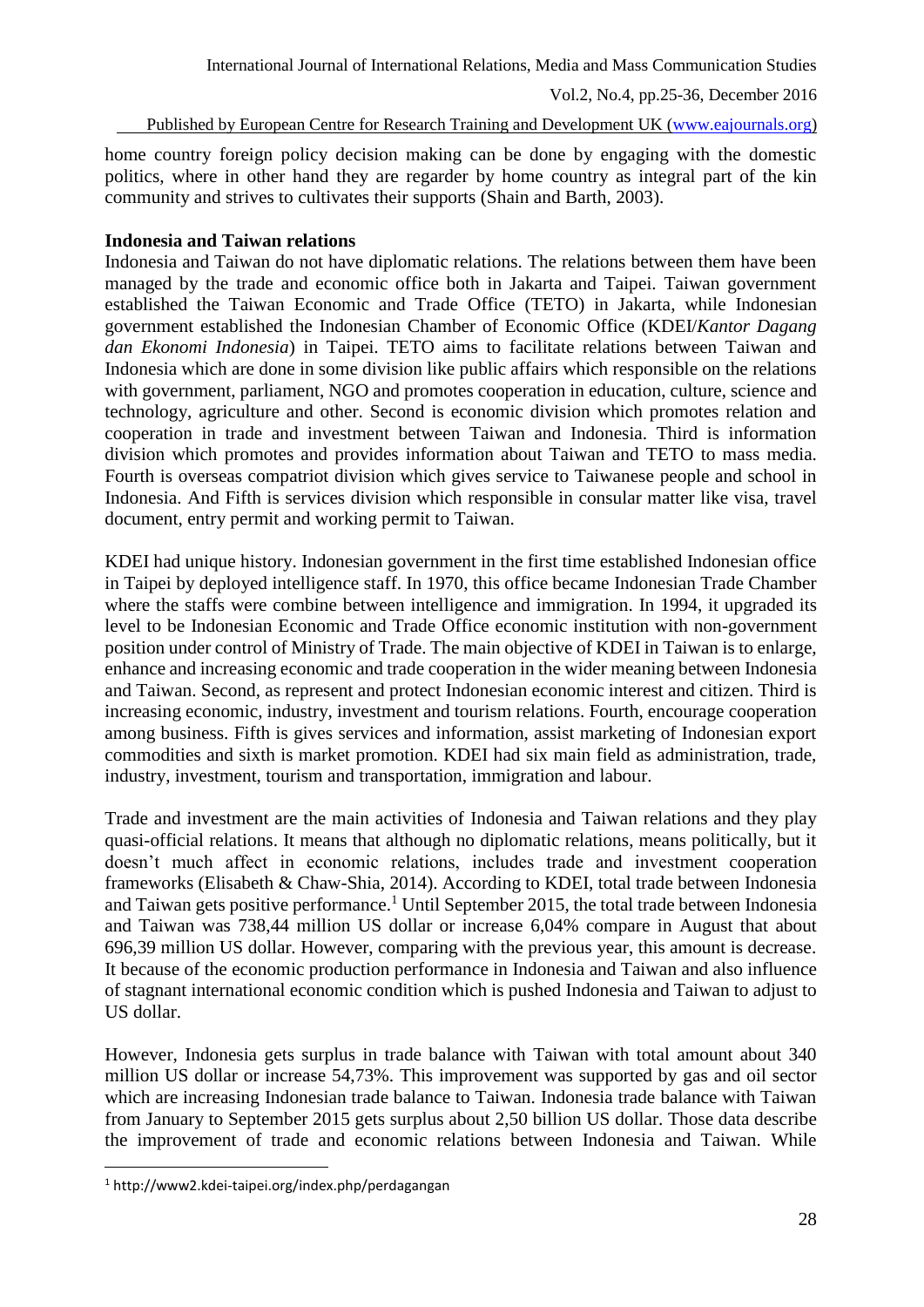### Published by European Centre for Research Training and Development UK [\(www.eajournals.org\)](http://www.eajournals.org/)

Indonesian export to Taiwan in September 2015 increase to 539,55 million US dollar. While Indonesia import from Taiwan in September 2015 is decreasing when compare with in August 2015. Indonesia exports to Taiwan is natural gas, coal and gold, while the import from Taiwan is textile and its product, plastic, machinery component, steel and iron. Investment in Indonesia also increasing 16,7% percent in 2015. It includes domestic and foreign investment. Until October 2015, Indonesia becomes the  $8<sup>th</sup>$  Taiwan investment destination with total investment reach 96,43 million US dollar. While Taiwan is the 14<sup>th</sup> foreign investment origin in Indonesia. To develop and enhance investment cooperation between Indonesia and Taiwan, KDEI in Taipei held some activities like business meeting to promote trade and investment to Taiwanese business person like Taiwan International Tea, Coffee and Wine Expo 2015, Taiwan International Fisheries & Seafood Expo 2015, New Taipei City International Sourcing Fair, visitation and meeting with industrial business person like Ryh Chun International Co. Ltd, Grat Sunway Enterprises Ltd, Sun Union International Corp, Industrial Development Bureau, Hsinchu Industrial park Service Center, Hsinchu Science Park Bureau and Kaohsiung Industrial Park Service Center.

Until October 2015, the number of Taiwanese tourist visit Indonesia is about 154,078 persons or increase 4,94% compare with previous year. While Indonesian tourist visit Taiwan until October 2015 reach 14,966 persons or increase 12,84% compare with September 2015. Beside the tourism promotion, easy access in transportation between Indonesia and Taiwan is also supportive factor. TETO noted that there are 100 direct flight between two countries with Taiwanese air company, Eva Air and China Airlines. They are 44 flights from Taipei to Jakarta by China Airlines and Eva Airlines, 38 flights from Taipei to Bali by China Airlines, 4 flights from Taipei to Surabaya by Eva Air, and 14 flights from Taipei to Surabaya via Singapore by China Airlines. In November 2015, Indonesian government released the free visa for Taiwanese tourist to visit Indonesia. This policy will increase the number of Taiwanese tourist to Indonesia.

Indonesia and Taiwan have good opportunity to enhance their economic cooperation to be more comprehensive in the context of economic cooperation agreement (Elisabeth & Chaw-Hsia, 2014). This opportunity is based on some reasons. First, politically, although Indonesia respect to One China Policy principle, but it doesn't mean that Indonesia has to defend China's interest over Taiwan. It seems that the absence of diplomatic relations doesn't mean Indonesia and Taiwan impossible to take economic relations. Second, the good and stable condition in crossstrait relations gives impact to economic development and stability in Taiwan. Third, Indonesia is one of the most country origin of foreign worker in Taiwan. Fourth, the tourism relation is growing positively where the number of Taiwan tourist who visits Indonesia and Indonesian tourist visits Taiwan are increasing. It indicates the trust and also improvement in transportation between Indonesia and Taiwan.

### **Indonesian Diaspora in Taiwan and Taiwan Diaspora in Indonesia**

The concept of diaspora is relatively new for Indonesian. Dino Patti Djalal, former Indonesian ambassador to United States, Deputy of Indonesian Foreign Minister and president SBY spokesperson, is the founded of Indonesia Diaspora Network and introduce the concept of Indonesian diaspora. Dino argues that Indonesian diaspora are the people related to Indonesia who living abroad. They are Indonesian citizen living abroad, ex-Indonesian citizen or foreign citizen with Indonesian descent, and also foreign citizen link to Indonesia because of their profession or interest. According to this definition, Indonesian diaspora become so broad and include many characters. In the context of Indonesian diaspora in Taiwan, they can be included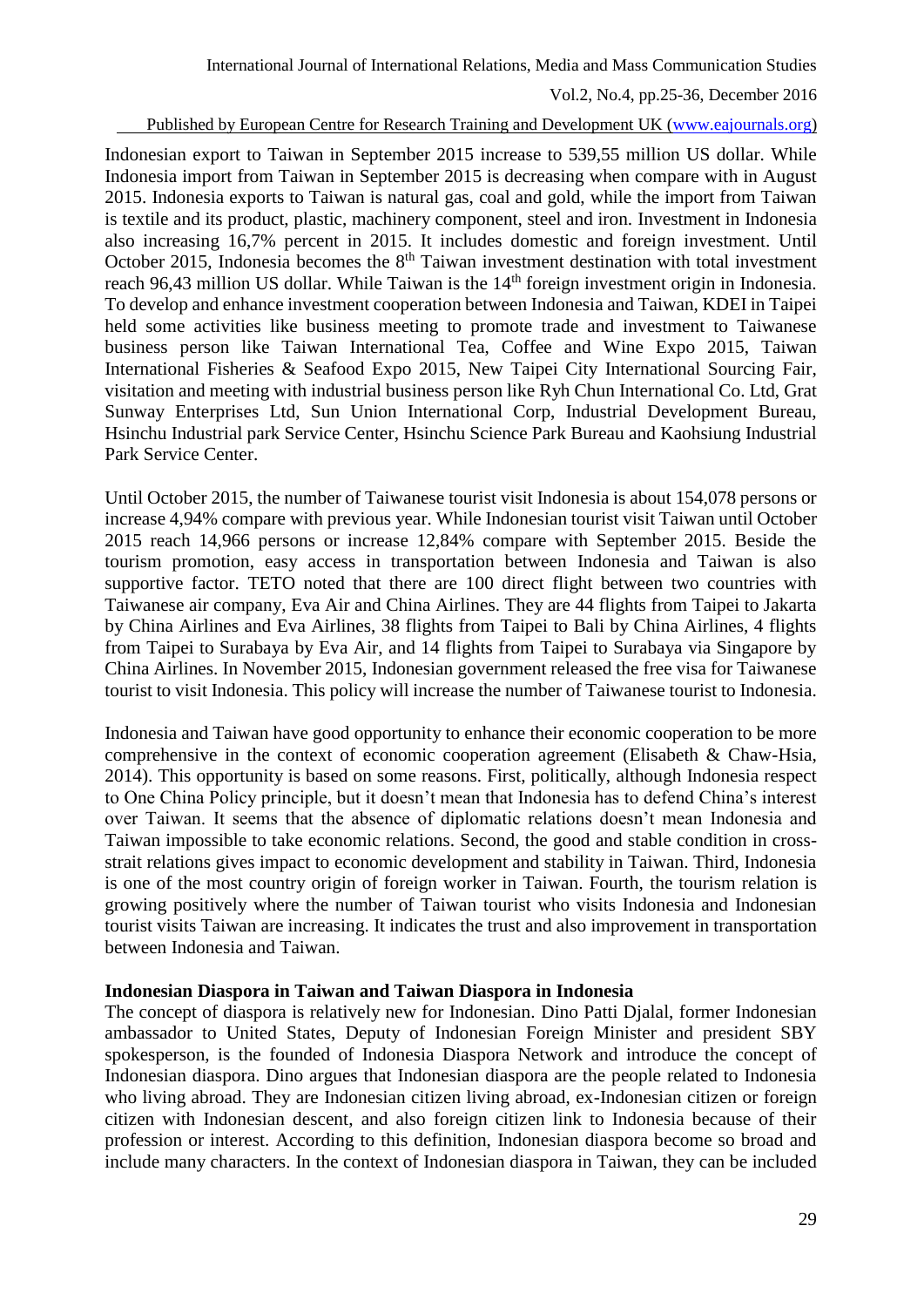### Published by European Centre for Research Training and Development UK [\(www.eajournals.org\)](http://www.eajournals.org/)

Indonesian migrant worker, student, marriage migrant, Indonesian descent, and also scholars or Taiwan citizen link to Indonesia. It should be a big number of Indonesian diaspora in Taiwan.

According to Dino's definition, Indonesian diaspora in Taiwan is very important for Indonesia and Taiwan relations. Since, Indonesia and Taiwan don't have diplomatic relations, the people to people relations become the back bone of the relations and Indonesian diaspora playing important roles on it. No diplomatic relations will impact in some problems, but the people to people relations brings some solutions for those problem in the non-state relations level. Dino said that in his meeting with President Ma Ying-Jeou, President Ma explained that the existence of Indonesian who living in Taiwan is significant, mainly for Taiwan economy. The big number of Indonesian migrant worker in formal and informal sector are important to support Taiwan economy.

Taiwan is one of favourite destination for Indonesian worker. Data from TETO shows that in 2007 the number of Indonesian migrant worker in Taiwan reach 140,000 persons and placed Indonesian migrant worker as the most and Indonesia become the first place of foreign migrant worker origin country among Southeast Asian countries.<sup>2</sup> According to National Body for Indonesian Worker Placement and Protection (BNP2TKI/ *Badan Nasional Penempatan dan Perlindungan Tenaga Kerja Indonesia*), until 31 October 2015, the number of Indonesian migrant worker in Taiwan is  $63,416$  persons which is 15, 485 male and  $47,931$  female.<sup>3</sup> 20,438 of them are working in formal sector, while 42, 978 in informal sector. In other hand, the number of Indonesian student in Taiwan also growing. According to Iman Adipurnama, the chairman of Indonesian Student Association (PPI/*Perhimpunan Pelajar Indonesia*) in Taiwan, the number of Indonesian student in Taiwan reach 3000 students, who spreading around Taiwan. He says that the number of Indonesian student in Taiwan is significant and give positive impact to spread out information about Indonesia including introduce Indonesian culture toward Taiwanese. Wendy Chang, the chairman of PERPITA, another Indonesian student association in Taiwan, argues that people to people relations bring positive impact to Indonesia and Taiwan relations. Taiwanese government and society become more respect and accept them positively and there are many things can be learnt from Taiwan society. In the context of relations with Indonesian and Taiwan institution, Indonesian student organizations maintain good relations with TETO and KDEI and those institutions give good support to them. Rangga Aditya Elias, former chairman of PPI, mentions that Indonesian student in Taiwan has potential roles as "cooperation agent" to strengthening Indonesia and Taiwan relations (Elias, 2013). As potential agent to bridging Indonesia and Taiwan relations, Indonesian student need support from both governments to improve and develop epistemic community between two countries (Paramitaningrum, 2013).

| Table<br>Number of Indonesian Student in Taiwan (2010-2014) |               |                |      |  |                       |  |                         |                                     |                         |       |  |
|-------------------------------------------------------------|---------------|----------------|------|--|-----------------------|--|-------------------------|-------------------------------------|-------------------------|-------|--|
| Year                                                        |               | 2010           |      |  | 2011                  |  | 2012                    |                                     | 2013                    | 2014  |  |
| <b>Total</b>                                                |               | ل ایک م        | דר ר |  | 2,300                 |  | 2,700                   |                                     | 2722<br>ر ے<br><u>.</u> | 3,455 |  |
| $\sim$                                                      | $\sim$ $\sim$ | $\overline{ }$ |      |  | $0.4$ m $1^{\circ}$ . |  | $1$ T $7$ T T $1$ $\pm$ | $. \bullet \bullet \bullet \bullet$ |                         |       |  |

Table 1. Number of Indonesian Student in Taiwan (2010-2014)

Source: China Town Magazine, 94 Edition/ VIII/ August 2015

 $\overline{a}$ 

Total Indonesian living in Taiwan is about 1% of total population in Taiwan. This number is significant to spread information about Indonesia to Taiwanese and about Taiwan to Indonesian

<sup>&</sup>lt;sup>2</sup> http://www.roc-taiwan.org/ID/ct.asp?xItem=144651&CtNode=9323&mp=292&xp1=,

<sup>3</sup> http://www.bnp2tki.go.id/read/10751/Data-PENEMPATAN-TKI-Berdasarkan-NEGARA-Periode-1-JANUARI-S.D-31-OKTOBER-2015-.html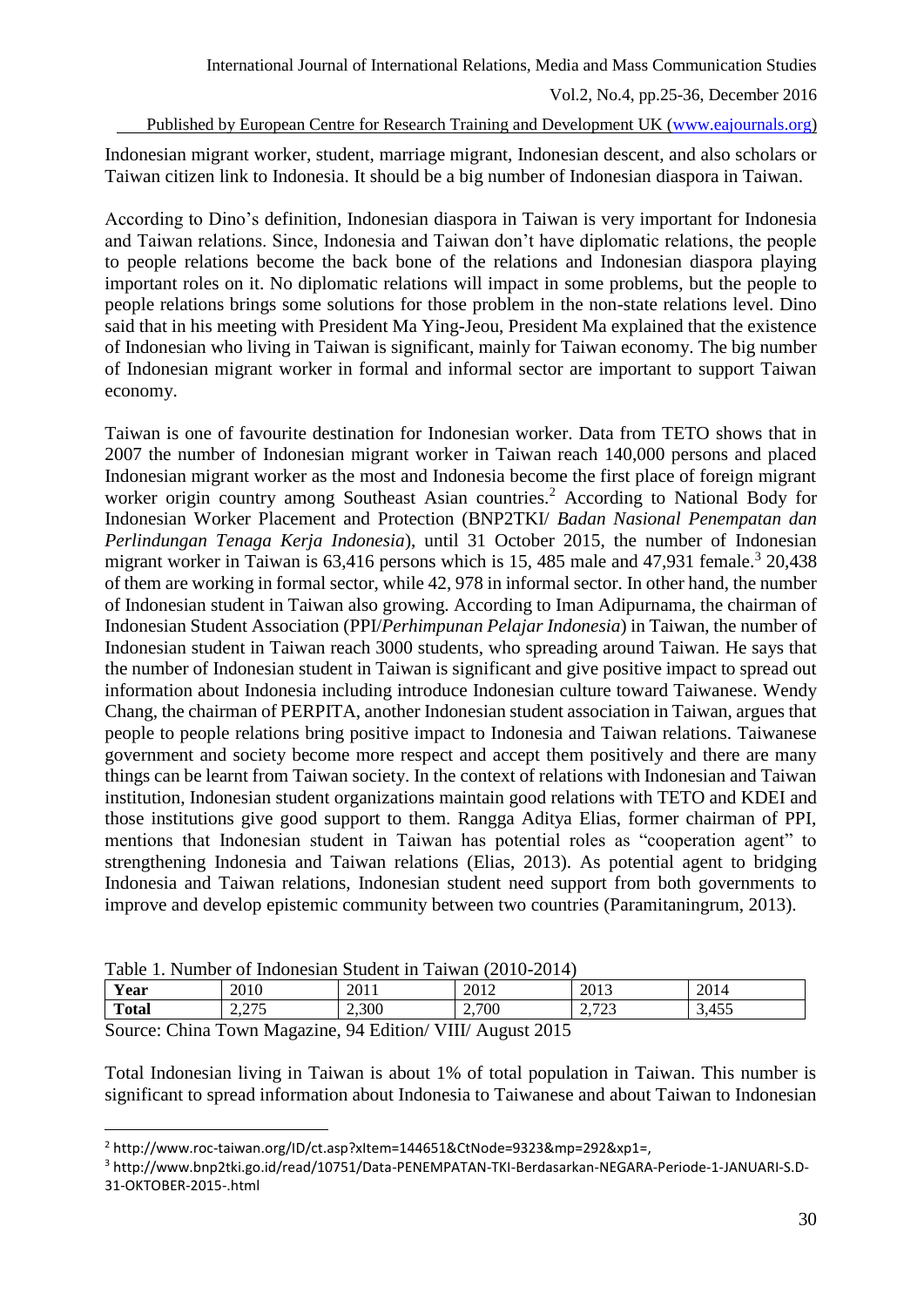#### Published by European Centre for Research Training and Development UK [\(www.eajournals.org\)](http://www.eajournals.org/)

as well. The problem now is how to manage those potential to get positive impact or benefits. He suggested that Indonesian migrant worker and student strengthening their consideration as Indonesian to give positive information toward Taiwanese and also their families and friends in Indonesia. Then, they can act as facilitator to facilitate the relations between them. On other hand, Indonesian government should concern with diaspora issue to place them as partner in strengthening relations with host country like Taiwan. The government institution related with Indonesian diaspora is urgent now. While Professor Dewi Fortuna Anwar, deputy of Indonesian Vice President Sectretariat said that Indonesian migrant worker have important roles to give description about Indonesia. It is related with image of Indonesia because they living directly with Taiwanese society. Student also get similar experience because they are living and touching Taiwanese daily life. They can share and describe Indonesian culture to Taiwanese. In other hand, they should learn and share the positive culture of Taiwanese to Indonesian people. They can share the information about living in Taiwan, opportunity like working opportunity and scholarship and exchange program. While toward Taiwanese, they can introduce their origin place to give information that Indonesia is not only Bali but Indonesia is a big country with diversity of ethnic and culture. In this context, Dino and Dewi have same opinion that Indonesian diaspora in Taiwan have important roles in Indonesia and Taiwan relations, mainly to develop Indonesian image, transfer knowledge and facilitate the people to people relations.

There is Indonesian diaspora network chapter in Taiwan. Deyantono is the founding and also the chairman of this organization. In the interview with him, Deyantono argued that the most spirit that inspire him to active and founding Indonesian diaspora network in Taiwan is because of Indonesianism spirit. Indonesian diaspora is open to all of people who concern to Indonesia, both Indonesian and non-Indonesian citizen. It is uniting all of Indonesian living in Taiwan with different background and activities to stand together discussing about Indonesian future. Indonesian diaspora has important role in Indonesia and Taiwan relations in two points. First, in internal context, Indonesian diaspora open new horizon and perspective to view Indonesianism and uniting Indonesian people in Taiwan from different background (worker, student, origin place, religion, etc). With the spirit of Indonesianism, then Indonesian diaspora recognizing them as the same potential people for Indonesia and encourage them to be productive in their activities in Taiwan. It will not only give impact to their selves but also develop good image of Indonesia on Taiwanese eyes. Second, externally, Indonesian diaspora in Taiwan have important roles to introduce Indonesia to Taiwanese through many activities like culture expo and other activities.

When Indonesian diaspora definition is more practical, Taiwan diaspora definition is relative cultural. I define Taiwan diaspora in the context of the relations between Taiwan government with what they called overseas Chinese. So, I just think that Taiwan diaspora diaspora here as overseas Chinese in the context of Taiwan government. TETO in Jakarta has special division in their relations with Chinese oversea in Indonesia. They called in *Bahasa Indonesia* as "*Tionghoa perantau"*. According to the TETO website in Jakarta, the overseas Chinese division aims to manage relations with about 1 million overseas Chinese in Indonesia. They are divided into four group. First is overseas Chinese who spread and divided in many groups as family, clan, culture, origin place, education and religion. Second, the Taiwan alumni group. Third is Taiwanese business person and fourth is family of Taiwanese business person and Taiwanese worker in Indonesia. In one of media interview, the representative of TETO in Jakarta, Andrew Hsia mentioned that the number of Taiwanese in Indonesia is about 10,000 people.<sup>4</sup>

<sup>&</sup>lt;sup>4</sup> <http://www.thepresidentpost.com/2012/03/02/taiwan-and-indonesia-to-enhance-economic-relations/>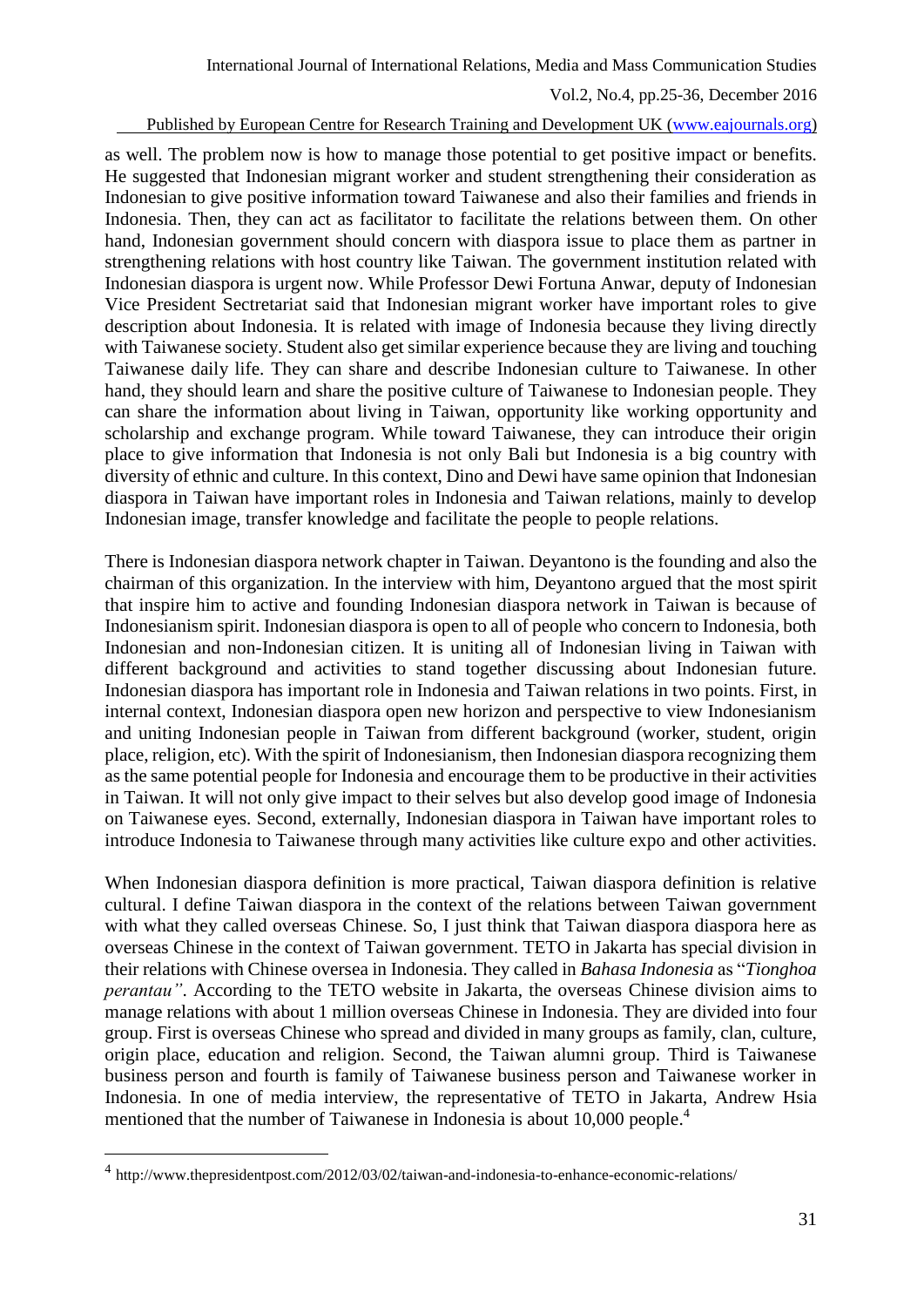#### Published by European Centre for Research Training and Development UK [\(www.eajournals.org\)](http://www.eajournals.org/)

In the context to handle diaspora relations, different with Indonesia, Taiwan has special institution to handle their relations with their diaspora community. It called Overseas Community Affairs Council (OCAC).<sup>5</sup> It was founded since 1926 and in 2012 there was a restructure and then this institution become as ministry level with five departments as policy research and development, overseas Chinese network services, overseas Chinese education, overseas Chinese business, overseas Chinese student councelling. This institution has comprehensive role to manage and handle the relations with overseas Chinese from around the world. In Indonesia, the branch of this institution is bounded with TETO. OCAC has important task to maintain relation with overseas Chinese around the world. In the economic sector, there is a program to assist overseas Chinese business person including in Indonesia by give credit loan. Since 1989 until 2013, there was 95 cases to overseas Chinese business person in Indonesia to with financing amount 52,360,000 US dollar and guarantee amount 31,005,000 US dollar. In 2013, there are 5 cases with financing amount 5,250,000 US dollar and guarantee amount 2,932,000 US dollar. To introduce Taiwan to youth overseas Chinese, Taiwan government also held study tour for them. The number of overseas Chinese youth Taiwan study tour from Indonesia in 2011 was 260 participants, in 2012 was 231 participants and in 2013 was 214 participants. Taiwan government also held language learning program for Taiwan expatriate where in Indonesia it followed by 82 participants in 2011, 105 participants in 2012 and 87 participants in 2013. Until 2013 there was 1,009 overseas Chinese student registered in Indonesia, it is the second number after Malaysia in Asia level. In the total number for overseas educational and social activities in Indonesia was decreasing from 1 activity in 2007, 32 activities I 2008, 3 activities in 2009 and 1activity in 2011. While in 2012 and 2013 there was no funded activities.

The OCAC attention toward overseas Chinese is not only for overseas Chinese reside in Indonesia but also in Taiwan. It can be showed in their relations with Perpita. They offer some assistance like scholarship and documents for student who want to continue their education in Taiwan. According to Wendy Chang, the chairman of Perpita, who also National Chengchi University student, Indonesia and Taiwan relations is growing up year to year in many field like in education, trade, tourism and culture. In the context of education, Taiwan government offers many scholarships for Indonesian to study in Taiwan. Wendy argues that according to Taiwan demography condition, when the natality is decreasing, Taiwan need more worker and it open opportunity for job in Taiwan. Taiwan government released new regulation that allow fresh graduate to work. In the context of government relations, Wendy saw that Indonesian policy to give free visa for Taiwanese will give good impact to increase number of Taiwan tourist to Indonesia.

In term of the relation with Indonesian people who have experience with Taiwan, Taiwan government through TETO maintain relations with two important institutions. First is ICATI or *Ikatan Citra Alumni Taiwan se-Indonesia* or United of Taiwan Alumni in Indonesia. It is a Taiwan alumni organization in Indonesia from many schools and campuses in Taiwan (Faradi, 2015). Today this organization is almost 50 years old with 5 thousand Indonesian member. ICATI has important roles to bridge Indonesia and Taiwan relations, mainly in education context. ICATI held some activities like summer camp for student and study tour for head of school in Indonesia. Both programmes will increase knowledge and understanding of the students and teacher about Taiwan. ICATI also gives scholarship for Indonesian student to study in Taiwan for bachelor, master doctorate degree. ICATI also promotes Taiwan education in

<sup>5</sup> http://www.ocac.gov.tw/OCAC/Eng/Pages/Detail.aspx?nodeid=418&pid=2355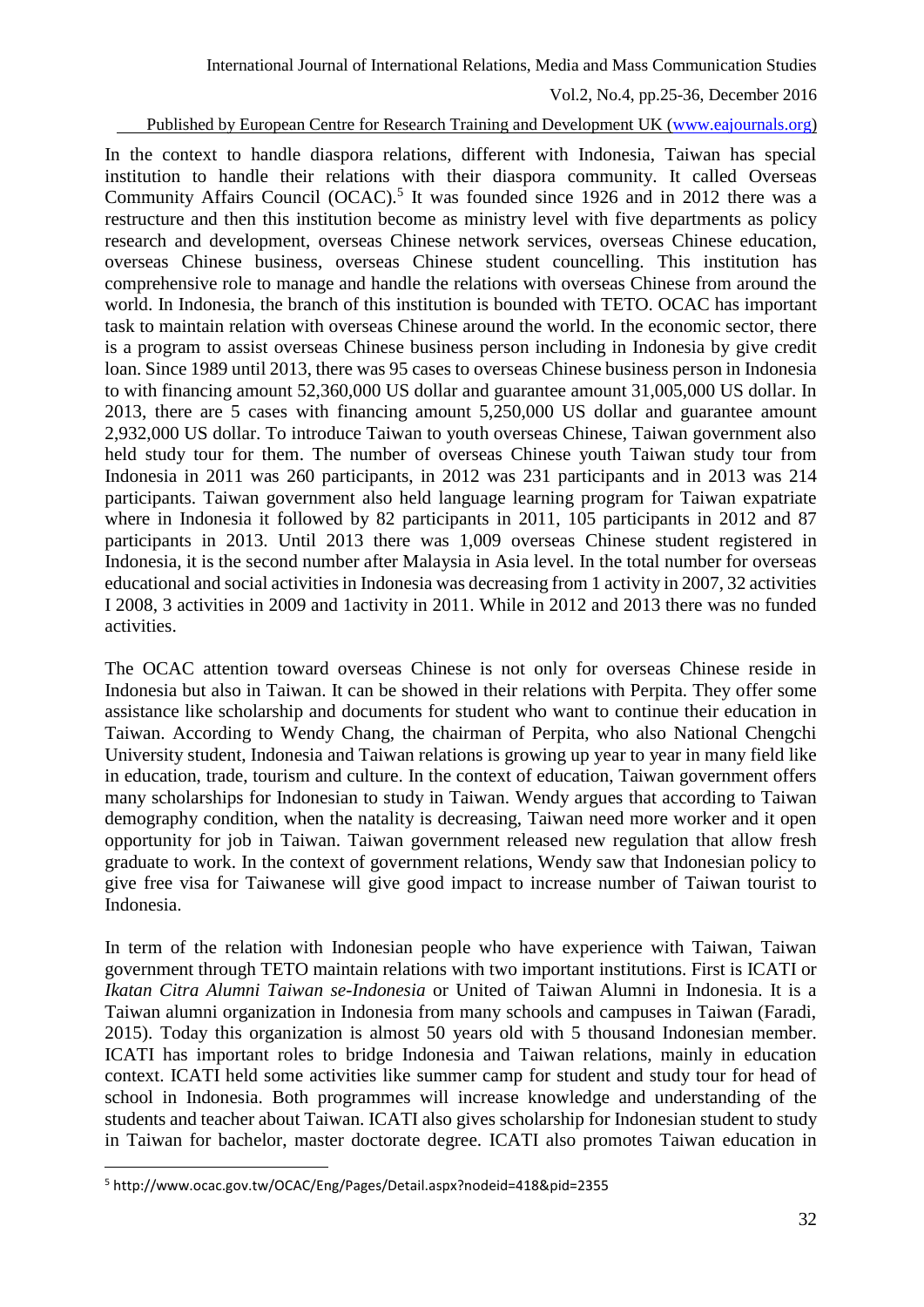Published by European Centre for Research Training and Development UK [\(www.eajournals.org\)](http://www.eajournals.org/)

Indonesia through Taiwan Higher Education Fair. In 2013, it was followed by 30 Taiwan universities. In 2014, it was followed by 40 universities and in 2015 it was followed by 60 universities. According to Rini Lestari, the chairman of ICATI, this event aims to bridge Indonesian people who want to study in Taiwan by gives information about study in Taiwan including the scholarship. Rini argues that the main roles of ICATI in Indonesia and Taiwan relations is to connecting and bridging between Indonesian society and higher education in Taiwan. ICATI also take cooperation with some Taiwan universities to provide scholarship to prospectus student from Indonesia.

The second organization is Taiwan International Cooperation and Development Fund or ICDF. This organization founded to improve cooperation in economy, social-economy development and human resources between Taiwan and friend country. The core activities of this organization is in investment and funding aid, technical cooperation, humanitarian assistance, and international education and training. The headquarter is in Taipei but it has some representative office abroad including in Indonesia. ICDF Indonesia and Taiwan alumni have important roles to bridging Indonesia and Taiwan relations by provide information about Taiwan to Indonesian people and facilitate the cooperation. According to Arif Misbahul, director of ICDF Indonesia and also Taiwan alumni, Taiwan and Indonesia have many potential cooperation in education, agriculture, and small medium enterprise (SME).<sup>6</sup> In 2014, some local government like in East Java took technical cooperation with Taiwan in agro-tourism cooperation. Arif also actives to give lecturer in seminar and share information about education in Taiwan to Indonesian university student like in Universitas Diponegoro, Centra Java. <sup>7</sup> Even, in November 2015, Arif success to facilitate cooperation between Universitas Veteran Yogyakarta and ICDF.<sup>8</sup>

### **Potential Upgrade and Image Development**

In the context of diaspora, there are many potential roles that should be played by Indonesian and Taiwanese diaspora. From Indonesian diaspora side, the number population of Indonesian diaspora in Taiwan in one of the big potential. While in Taiwan side, the government already set the institution to handle relations with Taiwanese diaspora in the context of overseas Chinese. If we compare the condition between two countries, Indonesian diaspora seems have big potential in the aspect of number but lack capability in government structure support. While in Taiwan side, they have institutional government support but the number of Taiwanese in Indonesia, even if it includes the total overseas Chinese in Indonesia, would be small number. However, from broader view, it is true and fact that people to people and business to business relations are the back bone of Indonesia and Taiwan relations.

|                        | <b>Indonesia</b>                                             | <b>Taiwan</b>                                                       |
|------------------------|--------------------------------------------------------------|---------------------------------------------------------------------|
| Number<br>(population) | of   Big number (some source   Small number (it about 10,000 |                                                                     |
| diaspora)              | mentions it about 1% of total Taiwanese)                     |                                                                     |
|                        | Taiwan population)                                           |                                                                     |
| Composition            |                                                              | According to Indonesian According to TETO overseas                  |
|                        | diaspora definition by Dino Chinese division: Taiwan         |                                                                     |
|                        |                                                              | Patti Djalal: Indonesian citizen   citizen (business person, worker |
|                        | (migrant worker, student,                                    |                                                                     |

Table 2. Indonesian and Taiwanese (overseas Chinese) diaspora

<sup>6</sup> http://harianjambi.com/berita-taiwan-siap-jajaki-pengembangan-ragam-potensi-jambi.html

<sup>7</sup> http://www.undip.ac.id/index.php?option=com\_content&view=article&id=2980:fakultas-teknik-jajakikerjasama-di-taiwan-melalui-icdf&catid=78:

<sup>8</sup> http://krjogja.com/read/282145/icdf-upn-mou-bidang-pendidikan.kr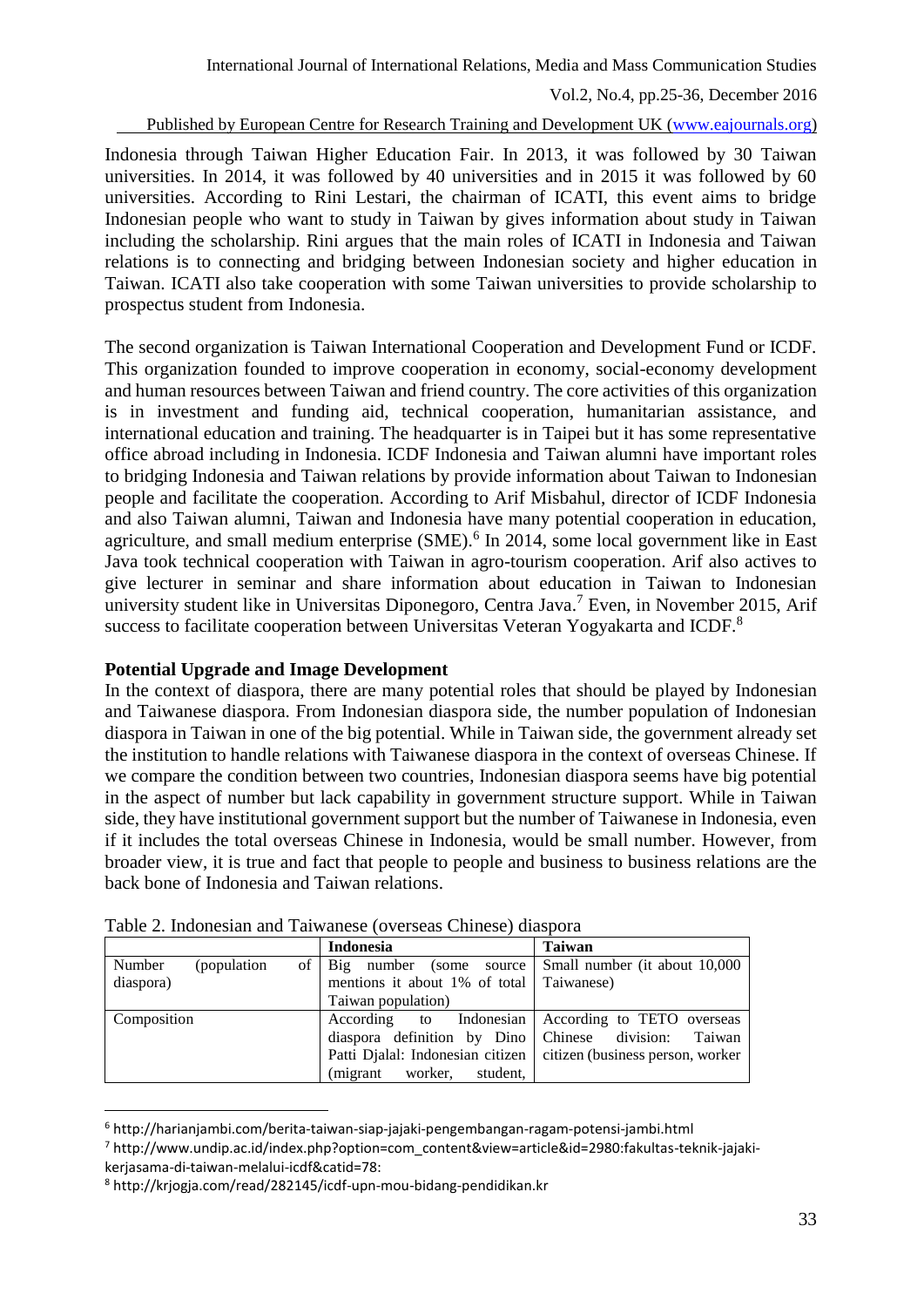| marriage migrant), Indonesian                           | and families) and overseas |  |  |
|---------------------------------------------------------|----------------------------|--|--|
| descent (ex-Indonesian citizen,   Chinese in Indonesia. |                            |  |  |
| children of Indonesian-                                 |                            |  |  |
| Taiwanese marriage), Taiwan                             |                            |  |  |
| citizen link to Indonesia.                              |                            |  |  |
| Indonesian Diaspora Network                             | Overseas Community Affairs |  |  |
| $(IDN)$ – non-government.                               | Council, ROK -government.  |  |  |
|                                                         | TETO division of overseas  |  |  |
|                                                         | Chinese.                   |  |  |
|                                                         |                            |  |  |

Published by European Centre for Research Training and Development UK [\(www.eajournals.org\)](http://www.eajournals.org/)

However, the different condition of managing diaspora roles in term of Indonesia-Taiwan relation doesn't mean as unsolved problem. From other side, it can be viewed as complementary each other. Indonesia have many potentials in the context of number population, but Taiwan have small number, so they can share each other to introduce, improve knowledge and information to their own people. Indonesia can also learn from Taiwan experience to establish and build special institution to handle diaspora issue, how to develop and maintain their relations with their diaspora. So, both side, from diaspora level (people) and government level can share to improve the role of people to people relations. Both diaspora community have important roles to develop image and common understanding from both side. It begins with the increasing familiarity of Indonesian about Taiwan, and Taiwanese about Indonesia. Then the image should develop in get positive impression. The image relates with how to view and then influence the impression to the country. According to some opinion, Taiwanese knowledge about Indonesia still need to be improved. Even, some of them do not know where is Indonesia. Their main impression about Indonesia is Bali and origin country of migrant worker. So, it should to be improved by collaboration between Indonesian government and people in Indonesia. In frankly speaking, the big number of Indonesian in Taiwan, if every one of them can involve to introduce Indonesia so it will be 1% of Taiwanese will be well know about Indonesia. However, this effort should be managed and trained. Iman said that the improvement of Indonesian image toward Taiwanese should be in line with the good development in Indonesia.

In other hand, how about Taiwan image among Indonesian? I think sometime there is ambiguinity among Indonesian to distinguishes Taiwan, China or Hongkong. It is related with Chineseness. Some of Indonesian think that they are same. Second, the image about Taiwan is about the favourite destination of Indonesian migrant worker. It comes from the information brought by Indonesian migrant worker in Taiwan. But it is a limited information. The knowledge about Taiwan position and differences with China and Hongkong, for example still less. In general, or for Indonesian worker, it is not so important, but in the broader context it important for Taiwan diplomacy to explain Taiwan to Indonesian. The need to improve information about Indonesia to Taiwanese and Taiwan to Indonesian is increasing. For Indonesia, may should be think to give skill for Indonesian worker who want to work in Taiwan with skill to introduce Indonesia. However, as KDEI activities to improve Indonesian migrant worker skill as tour guided is also important. This method should be extended to wider participant like student as well. Indonesian migrant worker and student are the important actor to support Indonesia diplomacy in Taiwan. Second, to improve people to people and business to business relations, Indonesia and Taiwan government should explore more and held many events to introduce the country, including maintain good relations with diaspora community. Third, Indonesian tourist promotion should be extended not only in Bali, but to other part of Indonesia. Indonesia should change Bali from final tourist destination of Taiwanese tourist to be a hub tourist destination, so Bali can connect with other area. Fourth, Indonesia and Taiwan government perhaps can adopt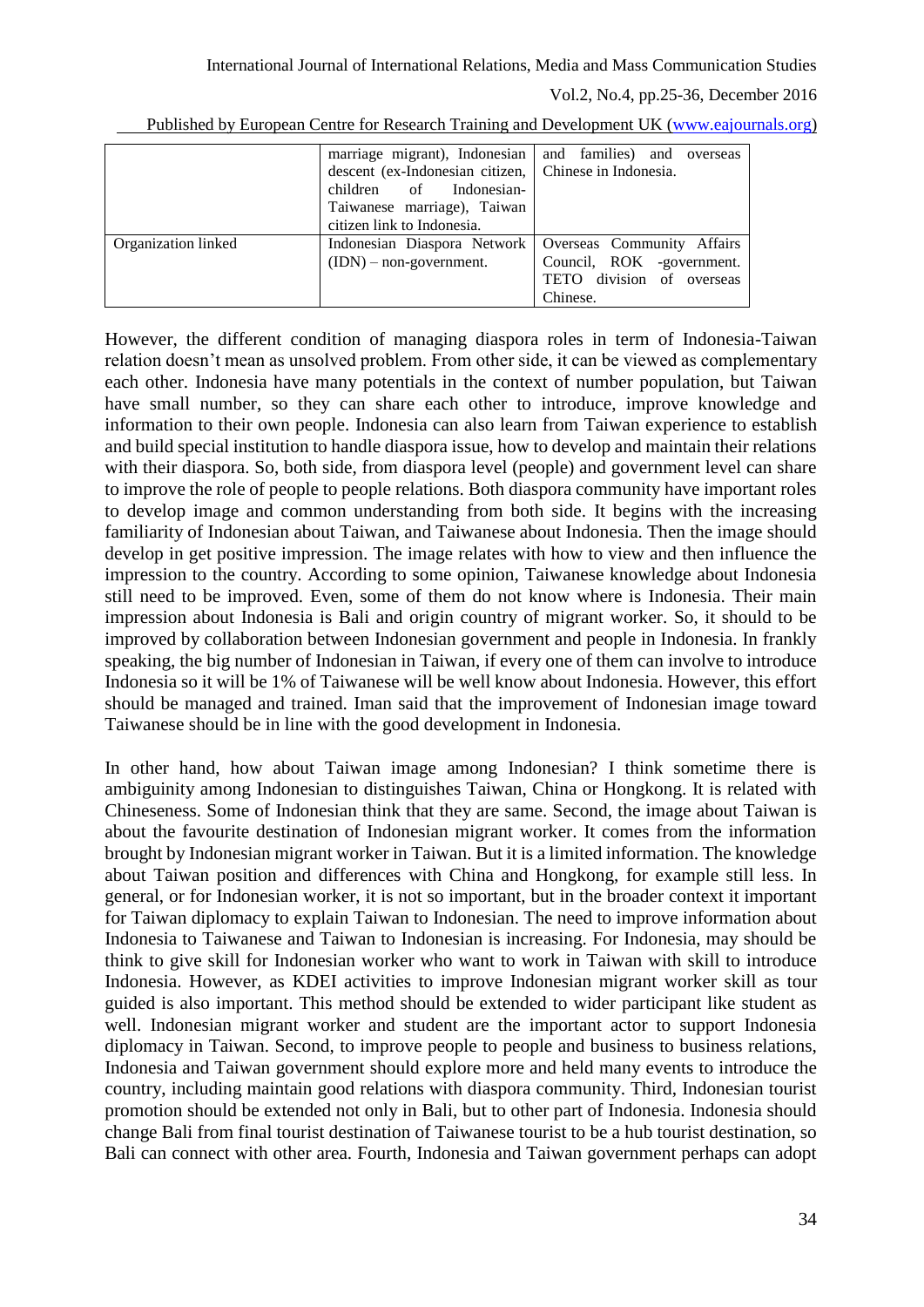Published by European Centre for Research Training and Development UK [\(www.eajournals.org\)](http://www.eajournals.org/)

the program by TransAsia Sisters Association program by send the diaspora family to the country to know and learn their parent origin country.

# **Religion and Culture Group**

People to people and business to business relations are the main activities in Indonesia and Taiwan relations. In the context of people to people relations, it creates three form of economic and social-cultural relations (Kabinawa, 2013). They are unofficial, semi-official and official relations. There is big number of Indonesian diaspora di Taiwan, mostly migrant worker and student, and big investment of Taiwan in Indonesia, mostly business person and worker. However, there are other potential group that should be included to improve Indonesia and Taiwan relations. First is religion group. *Yayasan Budha Tzu Chi Indonesia* (Indonesia Tzu Chi Budhism Foundation) has potential roles in Indonesia-Taiwan relations. Although as religion organization but historically it has special relations with Taiwan. Master Cheng Yen, a founding father of Tzu Chi is Taiwanese and founded the Tzu Chi Budhim Humanitarian Foundation in Taiwan in 1966. This foundation focuses to give help to poor people.in 1993, a Tzu Chi volunteer from Taiwan visited Indonesia and met up with the wife of Taiwanese business person. Then the wife visited Taiwna in 1994 and back to Indonesia to found *Yayasan Budha Tzu Chi Indonesia.* They do many humanitarian activities in Indonesia.<sup>9</sup> Although focuses on religion and humanitarian but this organization also have potential role to give information about Taiwan to Indonesian people and introduce Taiwan through exchange, although limited in their circular member. In other hand, there are many Chinese Muslim in Taipei, where Taipei Grand Mosque as one of their centre of activity. Since Indonesia is the biggest Muslim country in the world, and majority of Indonesian migrant worker in Taiwan are Muslim, so I think it can be potential to improve Indonesia and Taiwan relation in the context of people to people relation through Taiwan and Indonesian Muslim relations. For mostly Indonesian, the Northeast Asia countries are non-Muslim. But they should know that there are local minority Muslim there. The improvement of relations between Taiwanese and Indonesian Muslim will give positive impact from both side. For Taiwan, it will help to explain about Islam, tradition and praying to Taiwanese, and for Indonesia, it will give information that there are Muslims in Taiwan and live safely with their neighbour Taiwanese. Second is cultural organization like Hakka organization. The cultural group also has potential roles to improve Indonesia and Taiwan relations.

Taiwan trade and investment to Indonesia is important one. Many Taiwanese company operated and invest in Indonesia. They can also play important roles, at least to introduce Taiwan to Indonesia. Indonesian are familiar with some Taiwan company like HTC, BenQ, Acer and Asus. I think they can participate to spreading information about Taiwan through CSR program, like student exchange, scholarship. In other hand, the Taiwan pop culture like Taiwan bubble tea also becomes popular in Indonesia. However, it should be followed by explanation or description about Taiwan than just the name of product.

# **CONCLUSION**

 $\overline{a}$ 

Diaspora community play important roles in Indonesia and Taiwan relations in the context of people to people and business to business relations. They become the back bone of Indonesia and Taiwan relations, since there is no diplomatic relations among them. The challenges in the Indonesia and Taiwan relations could be formal and informal. The formal challenge is the absence of diplomatic relations that in some case can be obstacle. But It can be solved by pseudo

<sup>9</sup> http://www.tzuchi.or.id/tentang-kami/tzu-chi-indonesia/48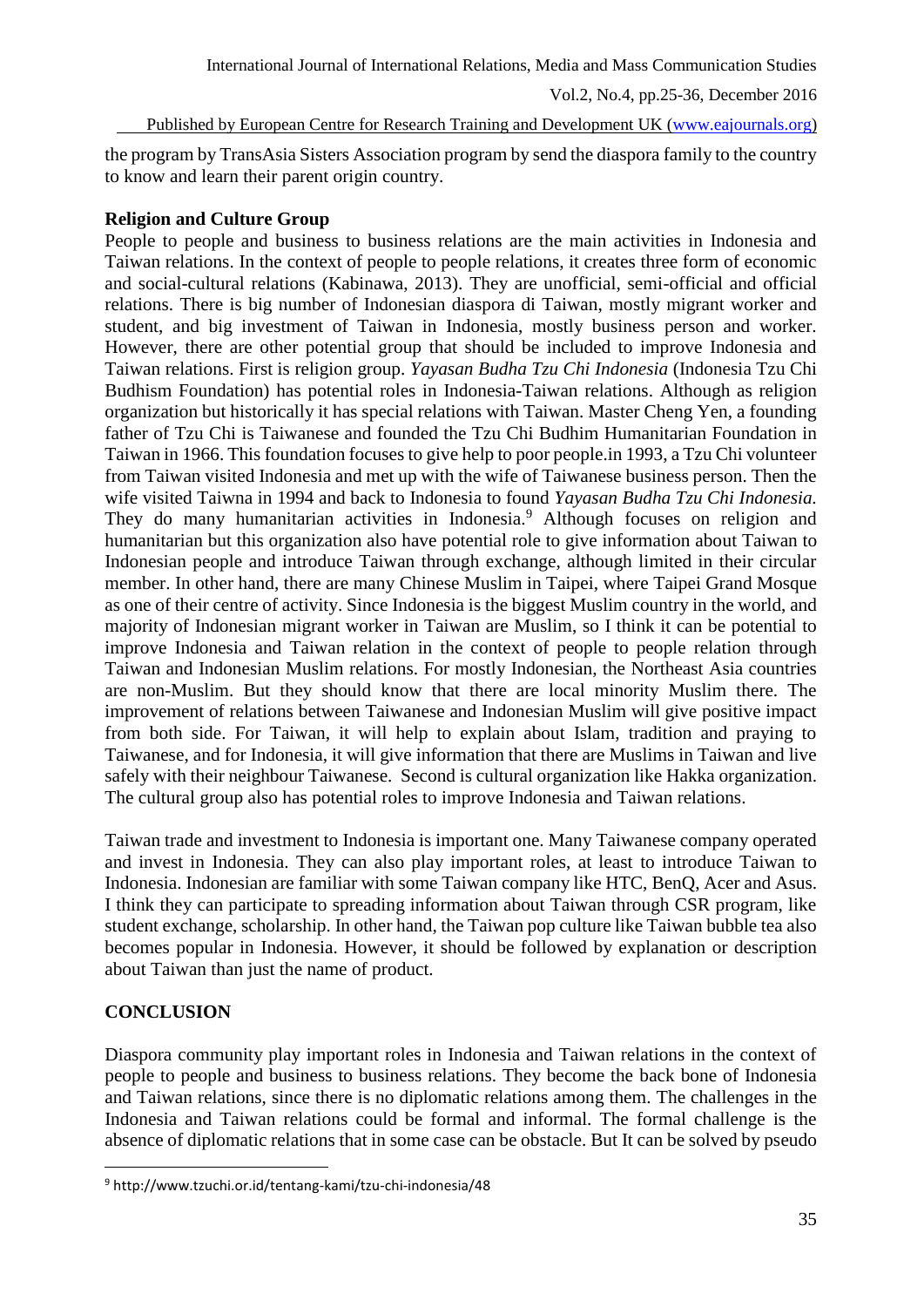#### Published by European Centre for Research Training and Development UK [\(www.eajournals.org\)](http://www.eajournals.org/)

diplomacy relations. The informal challenges is about the improvement of the image. Indonesia and Taiwan still need to improve their image and one again diaspora can be one of the important actor. There are some other diaspora communities in Taiwan and Indonesia that should be supported to improve Indonesia and Taiwan relations like religion group as Muslim Taiwan and Tzu Chi Budhism, and also cultural group like Hakka organization. The roles of diaspora hoped can spill over to the higher level relations and at least increasing the common understanding between Indonesian and Taiwanese.

Finally, discussing about the potential roles of diaspora in Indonesia and Taiwan relation, it can be described that they have big potential and settled but need to be improved and managed. Indonesian diaspora in Taiwan has big potential in term of number, but lack of government institution structure, while Taiwanese diaspora has big potential in term of investment and well managed in government institution structure, but less in number. Those potential would be growing in the future and government should be aware about it. People to people and business to business relations as back bone of Indonesia and Taiwan relations will spill over to wider area including high level as state level. For Indonesia side, perhaps should to considering the concept of pseudo diplomacy as the alternative in government relations.

For the future research, I suggest for other scholars to take research about the potential relations between Indonesia and Taiwan in the context of local government. The local autonomy in Indonesia is growing better and it open the opportunity for local government to make cooperation with local government in other country as sister city or other cooperation. It perhaps also can be done with local government in Taiwan.

#### **Acknowledgement**

This article is part of the research under Taiwan Fellowship program. I thank to Center for Chinese Studies of National Central Library, Taiwan which support and funded this research. And also to Institute of International Relations, National Chengchi University as my host institution which provide many materials.

### **REFERENCES**

- Elias, Rangga Aditya. (2013). *Invisible Agent in Taiwan-Indonesia Relations.* Paper presented in TASEEAS Conference, May 31st, 2013
- Elisabeth, Andriana & Chaw-Shia Tu (Eds). (2014). *Indonesia-Taiwan Economic Cooperation Arrangement: Is It Feasible?* Jakarta: Yayasan Pustaka Obor Indonesia.
- Faradi, Aziz. (2015). ICATI Jembatan Pendidikan Taiwan-Indonesia. *China Town, Indonesian Chinese Community Magazine, Edition 94/VIII/August 2015.* Jakarta
- Kabinawa, Luh Nyoman Ratih Wagiswari. (2013). Economic and Socio-Cultural Relations between Indonesia and Taiwan: An Indonesian Perspective, 1990-2012. *Journal of ASEAN Studies, Vol.1 No. 2 (2013). Pp. 140-163*
- Lahneman, W. J. (2005). *Impact of Diaspora Communities on National and Global Politics: report on Survey Literatures.* Maryland: University of Maryland
- Leonard, Mark *et al.,* (2002). *Public Diplomacy*. London: The Foreign Policy Centre

Liu, H. (2011). *China and the Shaping of Indonesia, 1949-1965.* Kyoto: Kyoto University Press.

Paramitaningrum. (2013). Enhancing People-to-People Cooperation between ASEAN and East Asia Countries Through Counterparts: The Case of Indonesian Student in Taiwan. *Journal of ASEAN Studies. Vol. 1. No. 2 (2013). Pp. 164-175.*